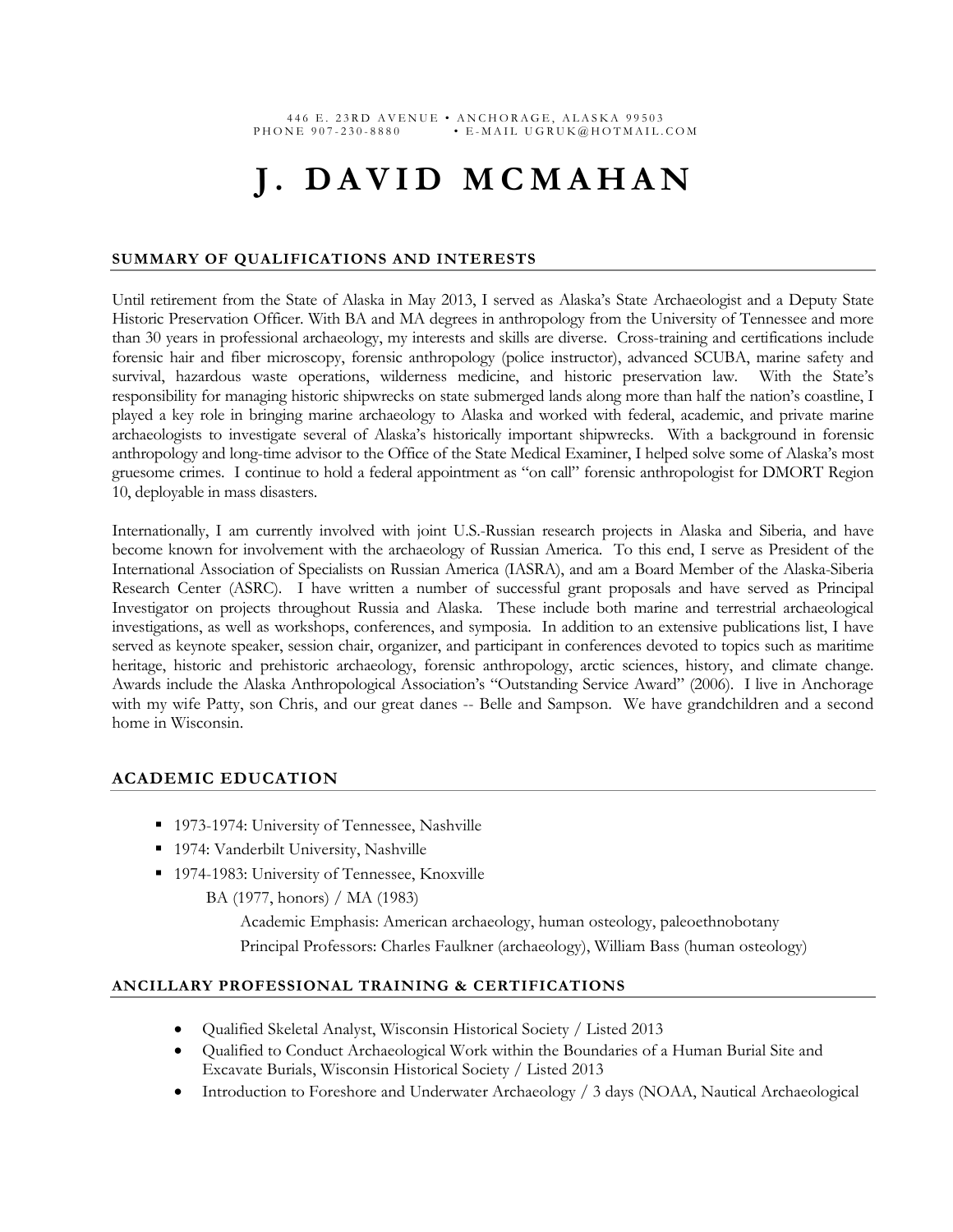Society, 2009 [organizer and instructor in 2010])

- Submerged Aircraft Underwater Escape (LTR Training Systems 2008)
- SCUBA (Open Water, Advanced, Enriched Oxygen, Drysuit, Rescue Diver, Oxygen Administration, First Aid [PADI / Diver Alert Network])
- Marine Safety/Survival Instructor (AMSEA, 1997)
- Hazardous Materials Incident Response Operations /40 Hr. HAZWOPER and annual refreshers (U.S. EPA and NANA Systems, 1994 -2012).
- Federal Projects and Historic Preservation Law (GSA Interagency Training Center, multiple courses from 1984-present).
- Alaska Water Wise Boating Safety Course (Alaska State Parks, 2010)
- Archaeological Resources Protection Act /40 Hr. ARPA (Federal Law Enforcement Training Center, 1991; NPS refresher 2011)
- Police Instructor, forensic anthropology (Alaska Police Standards Council, 1992)
- Powerboat Operator Certificate (Alaska State Parks, 2008)
- Scanning Electron Microscopy (University of Alaska, 1999)
- Forensic Hair and Fiber Microscopy (McCrone Institute, 1998)
- Forensic Facial Sculpture (University of Oklahoma, 1991)
- NAGPRA / Native American Graves Protection and Repatriation Act (NPS, 2001, 2011)
- Environmental Enforcement Seminar (NPS and U.S. Attorney's Office 2011)
- Conservation of Archaeological Materials with Silicone (Texas A & M Conservation Research Laboratory)
- Bone Trauma workshop (American Academy of Forensic Sciences, 1996)
- Sexing and Aging the Human Skeleton (American Academy of Forensic Sciences, 1996)
- Annual Firearms and Wildlife Safety Training: rifle, shotgun, handgun (BLM, Alaska State Parks)
- Wilderness Survival Training (multiple courses / training organizations)
- Survival Medicine / 16 hours (LTR Training Systems, 2003)

## **PROFESSIONAL EXPERIENCE**

Archaeological Consultant, Senior Archaeologist (2013-2015)

*Employer*: McMahan Consulting

 *Description*: As the owner of a small consulting company, I conduct archaeological and forensic investigations. Clients have included engineering companies, colleagues, and the Native American Rights Fund. I currently serve as PI for a multi-year NSF historic shipwreck and survivor camp project in SE Alaska, and serve as the consulting archaeologist for the Nondalton Tribal Council. The latter is a cooperative project between the Nondalton Tribal Council and National Park Service.

Alaska State Archaeologist, Deputy SHPO (2003-2013)

*Employer*: Alaska Department of Natural Resources, Office of History and Archaeology (Anchorage, Alaska)

*Description*: Serve as the State of Alaska's expert in archaeology, representing the State on program-wide issues that include both terrestrial and submerged cultural resources. Responsibilities include: oversight of the statewide site inventory program (including the development of an integrated business system); the oversight of planning and quality review of archaeological projects; final review of professional papers and publications; participation in or supervision of archaeological investigations; development and review of agreement documents (MOAs, MOUs, PAs, Cooperative Agreements, etc.); permit review and inspections; inventory and mitigation assessments; participation in SHPO reviews of determinations of eligibility;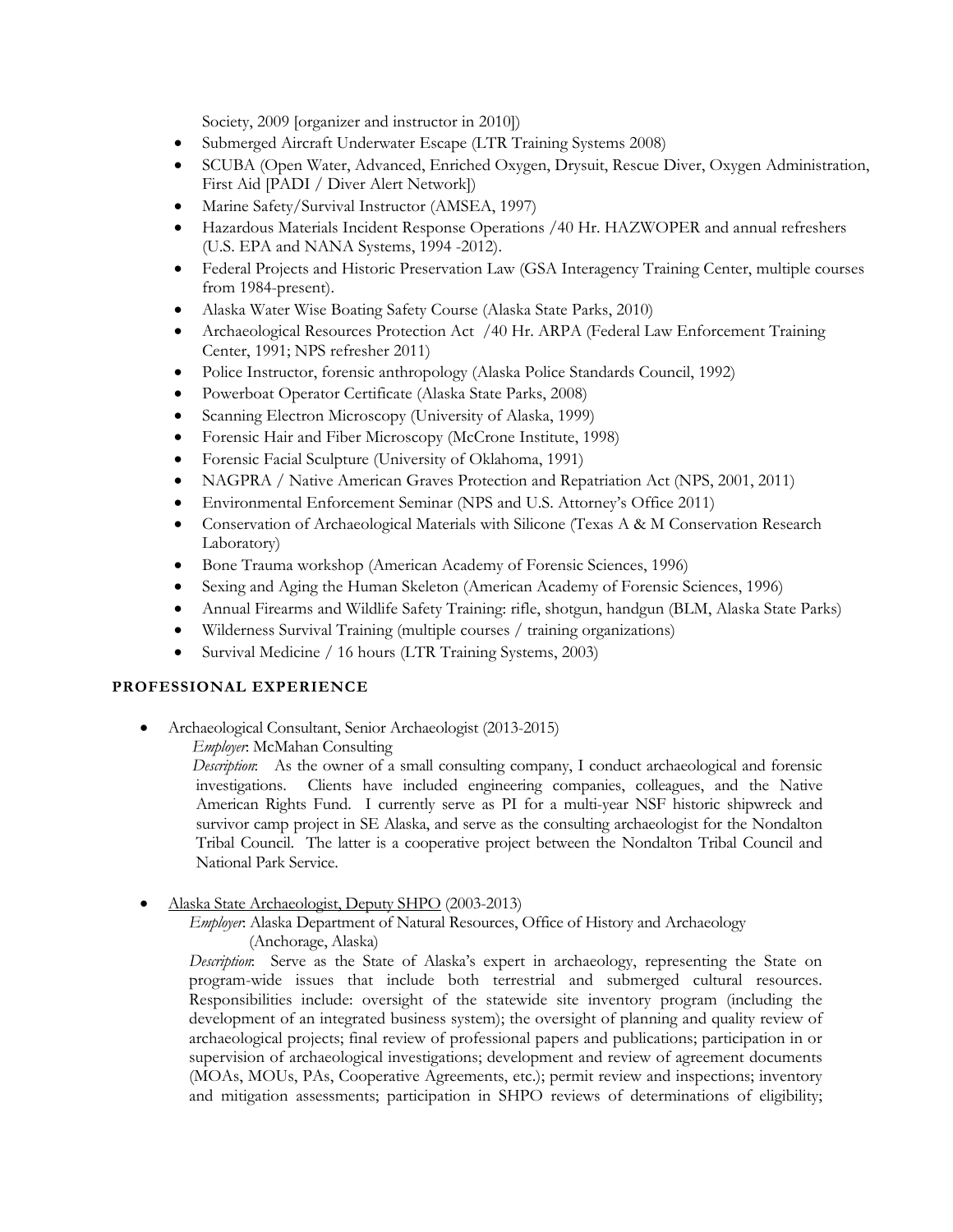authorship of reports and publications for both academic and public audiences; oversight of cultural resource management for hazardous substance spills; oversight of and participation in public education and cultural stewardship programs, including regular public presentations, outreach, and collaborations with other organizations; investigation and management of submerged resources; providing technical guidance on a wide range of issues (including cemetery issues, laboratory analysis, and hazardous materials spills); representing the state's historic preservation interests as a Technical Work Group advisor to the Governor's Subcommittee on Climate Change; teaching workshops and classes on historic preservation, heritage issues, and advanced crime scene investigation; developing work plans and budgets for archaeological investigations; carrying out archaeological projects to completion, including publication of final reports; providing technical assistance to other agencies, tribes, and local organizations (such as historical societies and museums); and developing liaisons and collaborative working relationships with other agencies, tribes, and communities. I have assisted the Office of the State Medical Examiner and law enforcement agencies with human remains exhumations, autopsies, field investigations, laboratory analyses and advanced criminal investigation workshops. Since 1988, a co-worker and I have produced approximately 150-200 forensic reports (either individually or jointly authored). I supervise two senior state archaeologists, two Natural Resource Technicians, and occasional interns or part-time employees. As a Deputy Chief / SHPO, I regularly supervise all Office of History and Archaeology staff (archaeologists, historians, architectural historians, administrative staff, etc.) while the Chief is out of the office. I have represented the state's cultural resource interests during responses to hazardous substance spills, including the EXXON-VALDEZ (1989) and SELENDANG AYU (2004) oil spills. I have prepared numerous grant proposals and received funding from outside sources for projects in Alaska and Russia.

Forensic Anthropologist / DMORT / GS-13 (2003-present)

*Employer*: U.S. Department of Health and Human Services, National Disaster Medical System (On-call position, concurrent with above)

*Description*: I have an appointment as Forensic Anthropologist for the Federal Region 10 (Alaska, Oregon, Idaho, and Washington) Disaster Mortuary Operational Response Team (DMORT), subject to deployment as a uniformed federal employee in the event of a mass disaster within the United States. During an emergency response, DMORTs work under the guidance of local authorities by providing technical assistance and personnel to recover, identify, and process deceased victims.

Senior Archaeologist / Program Manager (2001-2003)

*Employer*: Alaska Department of Natural Resources, Office of History and Archaeology (Anchorage, Alaska)

*Description*: Essentially performed the duties of the State Archaeologist described above prior to formal appointment. These included the issuance of permits for archaeological investigations on state lands; preparation and review of compliance documents and research designs; oversight of the state's site inventory program; providing counsel to the State Medical Examiner and law enforcement agencies on cemetery and human remains issues; advising the State Historic Preservation Officer on archaeological, cemetery, and human remains issues; investigating issues relating to historic shipwrecks and submerged aircraft; developing research designs or work plans and preparing budgets for archaeological projects; and representing the state's cultural resource interests during responses to hazardous materials spills.

- Project Archaeologist (1984-2001)
	- *Employer*: Alaska Department of Natural Resources, Office of History and Archaeology (Anchorage, Alaska)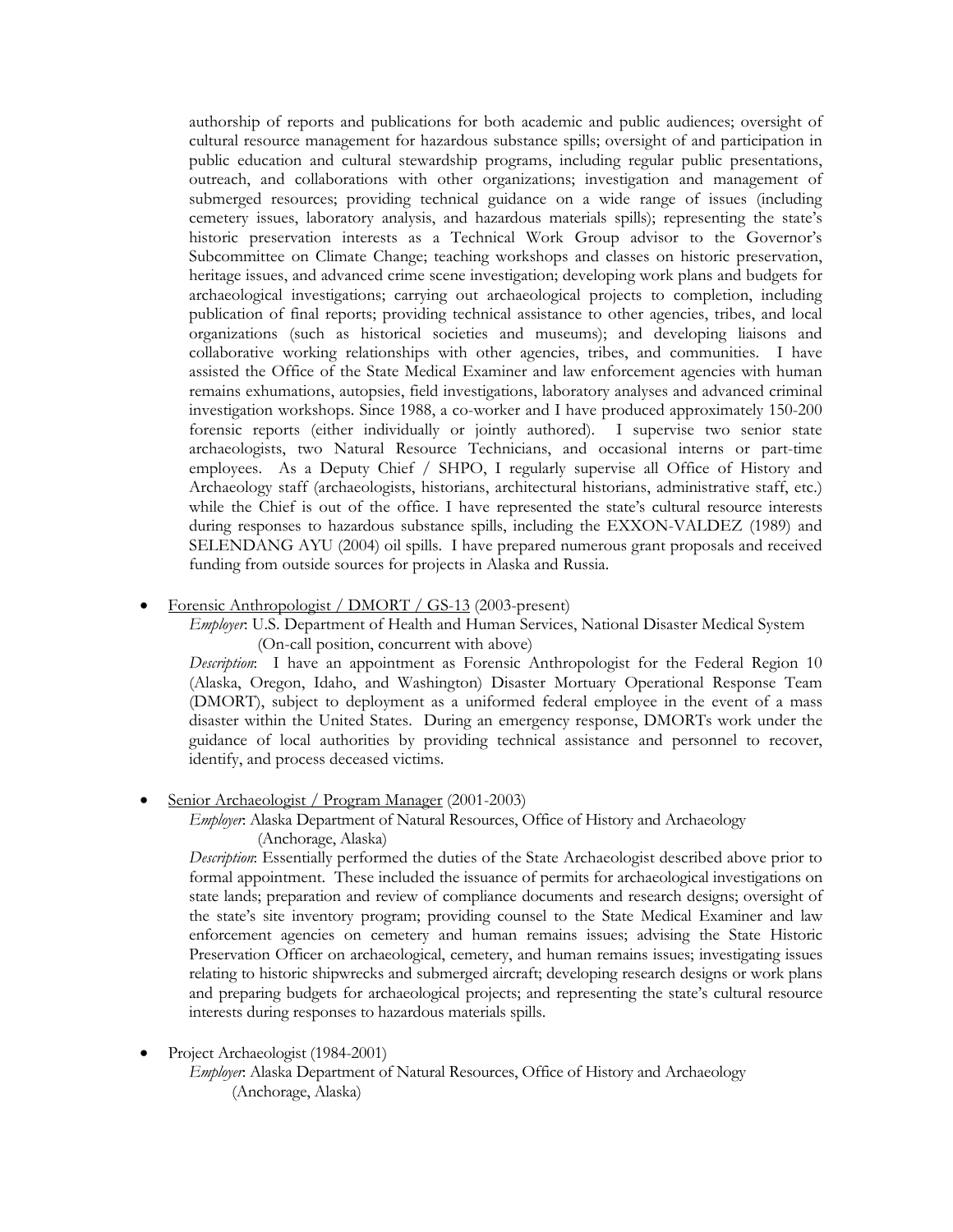*Description*: Planned and performed archaeological and anthropological investigations, including technical research, on behalf of the state to insure compliance with federal and state guidelines during public construction planning. This involved carrying out archaeological projects to completion, including publication of final reports. Provided forensic counsel to the State Crime Laboratory and State Medical Examiner. I provided SHPO oversight during the cleanup following the EXXON-VALDEZ (1989) oil spill.

Project Archaeologist (1976-1983)

*Employer*: University of Tennessee, Knoxville

*Description*: Served as project archaeologist for the Anthropology Department and McClung Museum at the University of Tennessee while a graduate student there. Employment ranged from half-time (winters) to full-time (summers), with responsibilities that increased with experience and education. This involved carrying out archaeological projects to completion, including publication of final reports. Supervised field and laboratory crews during data recovery in conjunction with public construction, prepared final reports.

Seasonal Archaeologist / GS-7 (1977, 1978)

*Employer*: U.S. National Park Service, Alaska Region

*Description*: Performed archaeological reconnaissance (site inventory, testing, and evaluation) as part of a small team on the Arctic Slope of Alaska. This also involved some work at the "Bishop's House," Sitka National Historical Park, in 1978. Required the use of inflatable rafts and helicopters for crew transport, as well as long term camping in remote settings.

 Seasonal Archaeologist / State of Tennessee (1973, 1975-1976) *Employer*: Tennessee Division of Archaeology, Nashville *Description*: Participated in supervised data recovery at several prehistoric and historic sites; conducted supervised and unsupervised site survey in the Cumberland River valley.

## **AWARDS AND RECOGNITION**

- Appointment, Health and Culture Technical Work Group, Governor's Panel on Climate Change (2009- 2010)
- Director's Award for Exemplary Service, Alaska Division of Parks & Outdoor Recreation (2008)
- Plaque of Commendation, Joint Siberian-Alaskan Research Group on Russian America (2007)
- Outstanding Service to the Association Award, Alaska Anthropological Association (2006)
- Certificate of Appreciation for work towards preservation of historic shipwrecks in Alaska, Alaska Division of Parks (2005)
- Certificate of Appreciation and Founding Member pin, U.S. Dept. of Homeland Security (DMORT, 2004)
- Certificate of Appreciation for instructing "Human Remains and Clandestine Graves," Alaska State Troopers (1992)
- Award Plaque for instructing "Advanced Criminal Investigation Training," Alaska Peace Officers' Association (1992)
- Certificate of Appreciation, Alaska Peace Officers' Association (1990)
- Eagle Scout (1972)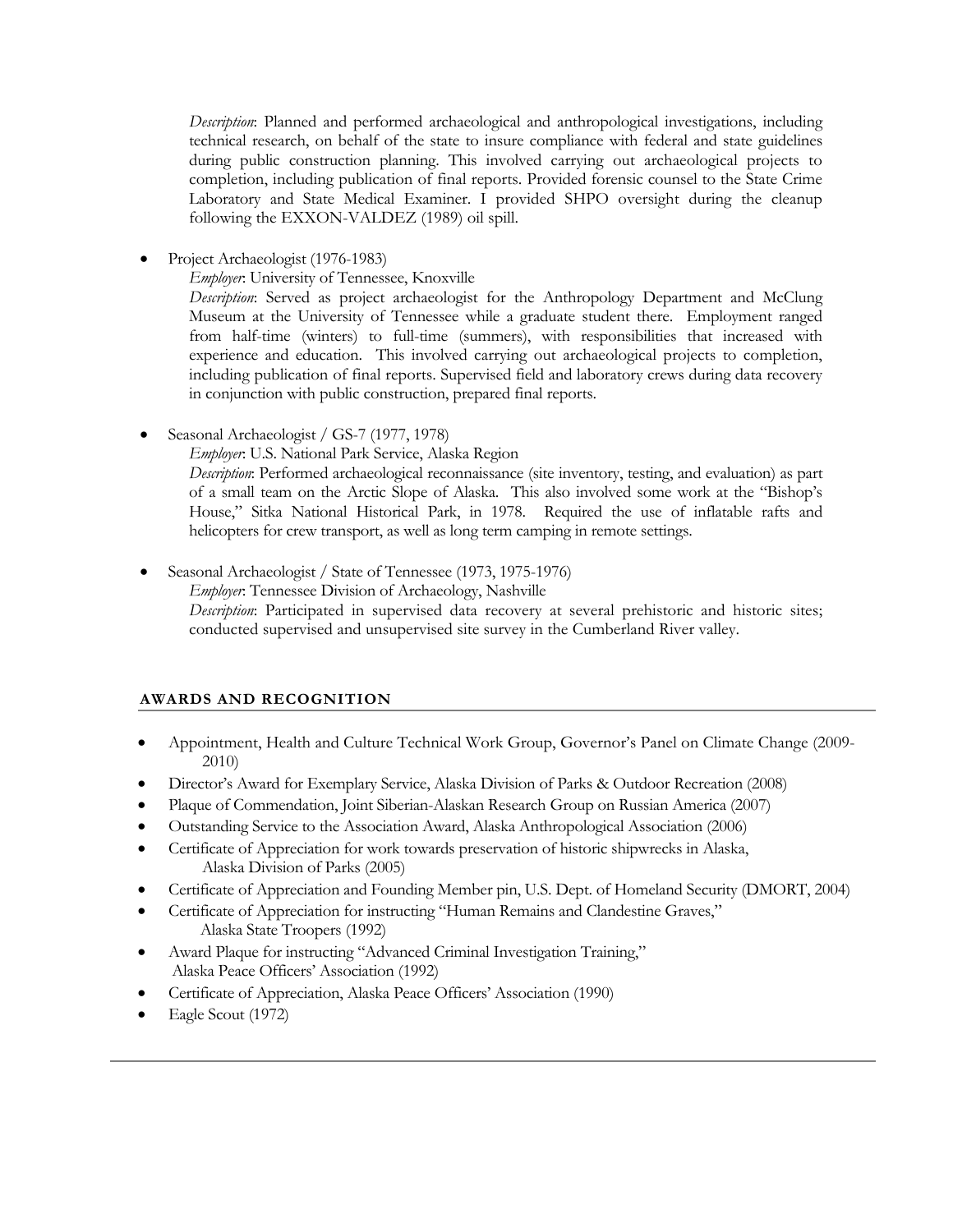## **PROFESSIONAL AFFILIATIONS**

- President, International Association of Specialists on Russian America (IASRA)
- Board Member, Alaska-Siberian Research Center
- Guest Curator for development of permanent exhibits, Alaska State Museum (2014-2015)
- Board Member, Accessions Committee of the Alaska State Museums
- Registered Professional Archaeologist (RPA)
- Society for Historical Archaeology
- Alaska Historical Society (authorized representative for NSF grant proposals)
- Alaska Anthropological Association (former board member)
- Museums Alaska
- National Maritime Historical Society
- University of Alaska Anchorage Graduate Advisory Board, Dept. of Anthropology (former board member)

## **GRANTS AWARDED (PRINCIPAL INVESTIGATOR)**

- National Science Foundation (2013-2015): American-Russian Investigation of the NEVA Wreck and Survivor's Camp: 200th Anniversary Expedition, Sitka, Alaska.
- National Science Foundation (2011): Planning for Future Research on Russian America through International Seminars.
- Alaska International Education Foundation (2011): Travel award to subsidize NSF funds: Planning for Future Research on Russian America through International Seminars.
- National Science Foundation (2010): Archaeological testing at colonial Russian sites in Sitka, participation in the 2010 International Conference on Russian America, and collaborative cultural activities on the Kenai Peninsula.
- National Science Foundation (2009): Exploring the Tea Road to Alaska through Workshop Participation, Archaeological Exploration and Archival research in Irkutsk and Kiakhta, Russia.
- Rasmuson Foundation (2009): Conservation Treatment of Artifacts from the TORRENT Shipwreck Site, Kachemak Bay, for Museum Curation and Display in Alaska.
- Alaska International Education Foundation (2007): Travel award to participate as "invited speaker" at "Two Centuries of U.S.-Russia Relations," an international conference at the Russian Academy of Sciences, Moscow, Russia.
- National Science Foundation (2006): Joint Siberian Alaskan Research Group on Russian America: Cooperative Research Projects, 2006-2007: Phase I (workshops and community outreach in Alaska and California)
- National Oceanic and Atmospheric Administration, Office of Ocean Exploration (2005): Submerged Cultural Resource Management on the Last Frontier: Reconnaissance, GIS Mapping, and Biotic/Geochemical Characterization of Threatened Shipwreck Sites in Southeast Alaska.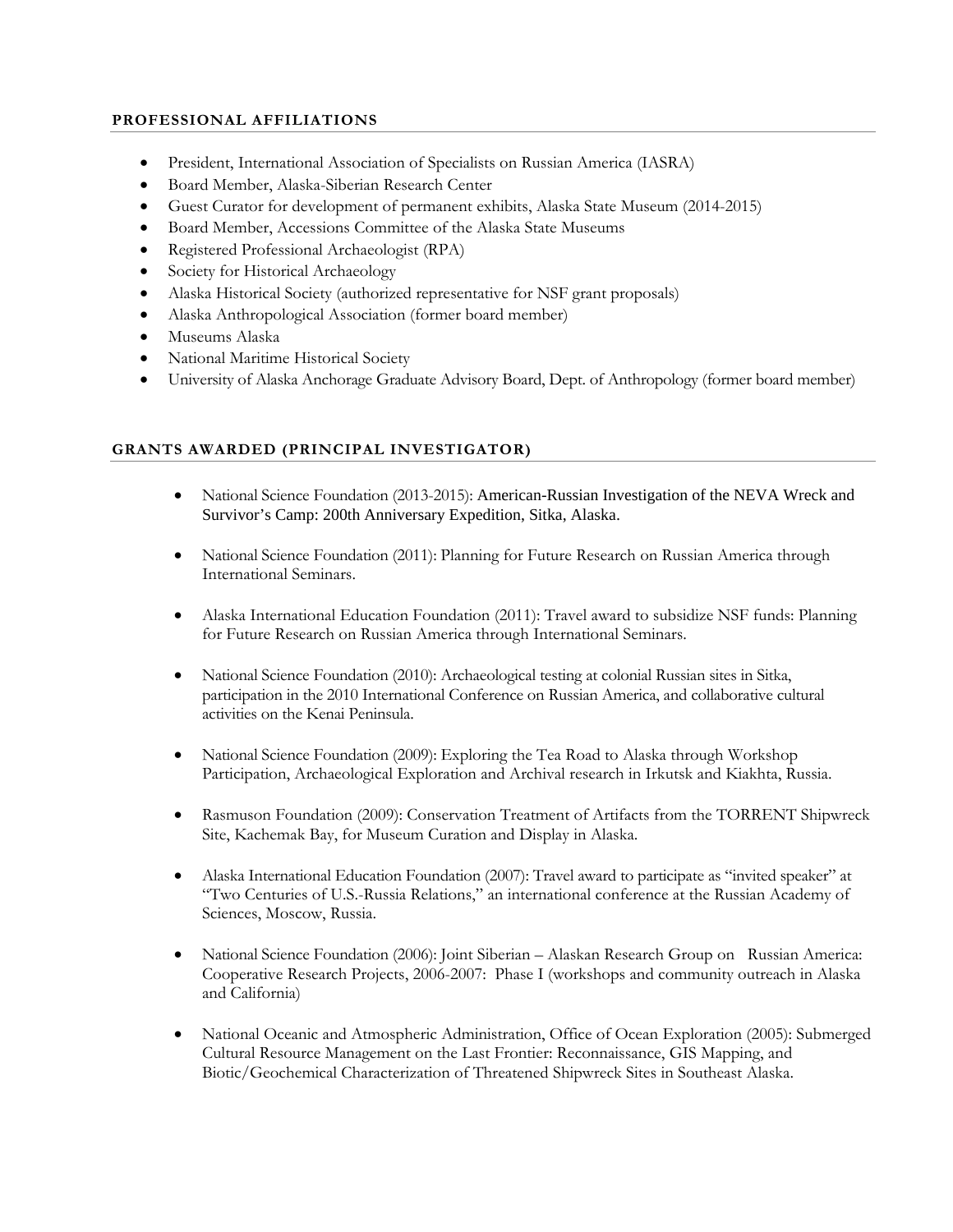- Beringian Heritage International Park Program, U.S. National Park Service (2004): Alaska's Submerged Cultural Heritage: Bilingual Publication of the KAD'YAK Archaeological Investigation.
- Alaska International Education Foundation (2005): Travel award in conjunction with Joint Siberian-Alaskan Research Group on Russian America, August 2005 Activities in Irkutsk, Russia.

#### **SELECT PUBLICATIONS (COMPREHENSIVE LIST ON REQUEST)**

#### McMahan, J. David

- 2013 The Assessment of Data Potential for Select Colonial Russian Sites in Sitka: Results of Cooperative American – Russian Investigations. Proceedings of the 2010 International Conference on Russian America, Sitka National Historical Park and the Sitka Historical Society. Archgraphics.
- 2011 Book Review of *A Death Decoded: Robert Kennicott and the Alaska Telegraph, A Forensic Investigation* Sandra Spatz Schlachtmeyer, Voyage Publishing, Inc., 2010. Reviewed for Alaska History, Vol. 26, No. 1 (Spring 2011), Anchorage.
- 2009 The Archaeology of Russian Colonial Sites in Alaska: Recent and Current Research. Accepted for publication in *Proceedings of the Bicentennial of Russian-American Relations, the History of Russian America*, edited by Alexander Petrov. Institute of World History, Russian Academy of Sciences, Moscow.
- 2008 Southeast Alaska Historical Sites, Featuring Sitka [Castle Hill]. In *Archaeology in America: An Encyclopedia*, Vol. 4 (West Coast and Arctic/Subarctic), edited by Linda S. Cordell, Kent Lightfoot, Francis McManamon, and George Milner, Greenwood Publishing Group, Santa Barbara.
- 2008 Exploring Underwater Heritage on the Last Frontier: Recent Partnerships and Projects in the State of Alaska. *Foghorn*, Vol. 19(2), March – April 2008. Underwater Archaeological Society of British Columbia, Vancouver.
- 2007 An Overview of the Archaeology of Russian America: the Past, Present, and Future. In *Russian America: Materials of the Third International Scientific Conference 'Russian America*,' edited by Afanasieve-Medvedeva, G.V., T.A. Kriuchkova, Y.P. Lykhin, A.K. Nefedieva, and V.V. Tikhonov, pp. 133-147. Federal Agency of Culture and Cinematography, Department of Culture and Archives of the Irkutsk Region, and Architectural and Ethnographic Museum 'Taltsi' (ISBN 978-5-91344-064-8).
- 2007Management of Alaska's Submerged Cultural Resources: A Current Assessment. In Cultural Resource Management in Alaska, edited by Diane K. Hanson. Special issue: *Alaska Journal of Anthropology*, Vol. 5(2):55-66. Alaska Anthropological Association, Anchorage, Alaska.
- 2007 Alaska's Submerged History: The Wreck of the Kad'yak (in English and Russian). In *Proceedings of the international conference: Beringia Days 2006*, Shared Beringian Heritage Program, Alaska Region, United States National Park Service, Anchorage, Alaska.
- 2006 The Castle Hill Archaeological Project, Sitka, Alaska: Overview of an Early 19th Century Russian American Artifact Assemblage. In *Journal of the Architectural and Ethnographic Museum Talci*, Vol. 5: 7-25, Irkutsk.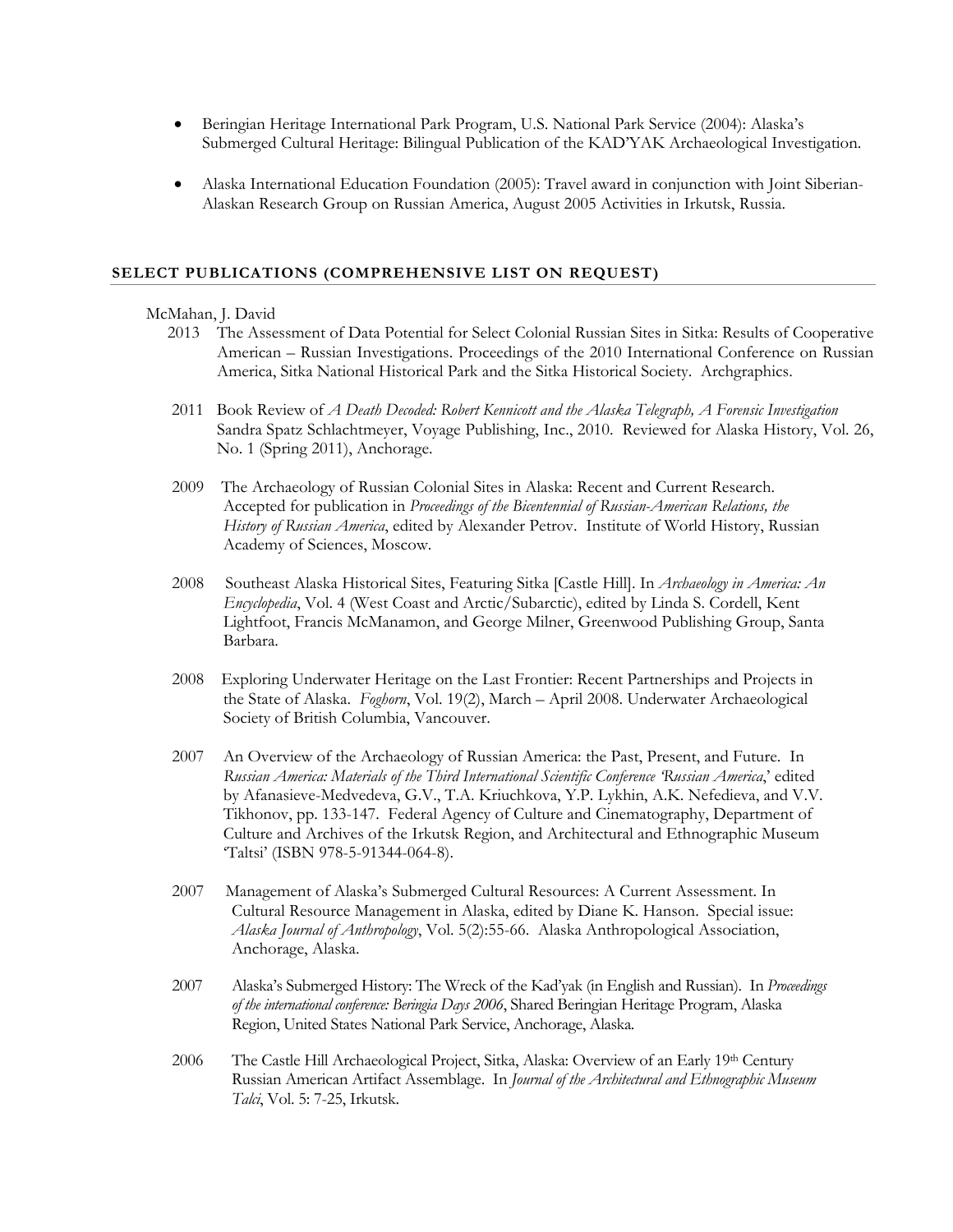- 2004 *Archaeological Investigations at Castle Hill: the Early 19th Century Colonial Capitol of Russian-America, Sitka, Alaska*. Manuscript accepted for publication by the Institute of History, Archaeology and Ethnography of the Far Eastern Branch of the Russian Academy of Sciences.
- 2003 Lead Seals of the Russian-American Company: A Perspective from the Castle Hill Collection. *Museum of the Fur Trade Quarterly*, volume 39, number 3 (Fall 2003).
- 2002 The Russian American Company in Sitka: Archeological Perspectives (in Japanese). In *Trade and Crafts of Indigenous Peoples in the North Pacific Rim*, edited by Kazuyoshi Ohtsuka, pp. 172-175. Japanese National Museum of Ethnology, Osaka.
- 2002 *Final Report of the Castle Hill Archaeological Project*, editor. Office of History and Archaeology Report Number 87, Division of Parks and Outdoor Recreation, Alaska Department of Natural Resources, Anchorage.
- 2001 Castle Hill Collection (in Japanese). In *The Sea Otter and Glass Beads: Trade of Indigenous Peoples in the North Pacific Rim*, exhibition catalog. Japanese National Museum of Ethnology, Osaka.
- 1999 Archaeology at Alaska's Castle Hill, the Colonial Capitol of Russian America. In *Unseen Treasures: Imperial Russia and the New World*, published by the American-Russian Cultural Cooperation Foundation, pp. 17-22. Virginia Lithograph, Arlington.
- 1996 *Archaeological Investigation of the Uyak Site (KOD-145) in Conjunction with Access Road Construction: Larson Bay, Alaska (Project 59779).* Office of History and Archaeology Report Number 58, Division of Parks and Outdoor Recreation, Alaska Department of Natural Resources, Anchorage.
- 1995 *Cultural Resources Survey of State Lands Near Willow, Alaska: Parks Highway Mile 80.* Office of History and Archaeology Report Number 56, Division of Parks and Outdoor Recreation, Alaska Department of Natural Resources, Anchorage.
- 1995 *Cultural Resources Survey of Proposed Runway Alternatives at Shaktoolik, Alaska (Project No. 64759)*. Office of History and Archaeology Report Number 45, Division of Parks and Outdoor Recreation, Alaska Department of Natural Resources, Anchorage.
- 1993 *Archaeological Envestigations in the Gulf of Alaska: A State Response to the Exxon Valdez Oil Spill.*  Office of History and Archaeology Report Number 29, Division of Parks and Outdoor Recreation, Alaska Department of Natural Resources, Anchorage (2nd Printing: February 1994).
- 1985 Chapter IX, Excavation Results for SEW-214 and SEW-216. In *Progress Report Project F-021-2(15)/(AO9812) Sterling Highway Archaeological Mitigation: Phase I Excavations at Four Sites on the Kenai Peninsula*, edited by Charles E. Holmes, pp. 141-246. Alaska Division of Geological and Geophysical Surveys Public Data File No. 85-04, Fairbanks.
- 1985 Chapter I: Northwest Alaska Prehistory; Appendix A: Cultural Resource Surveys and Sites on State Lands; and Appendix B: Northwest Alaska Site Inventory. In *Northwest Alaska Cultural Resources Report*, edited by Craig Mishler, pp. 4-16, 111-116, and 117-168. Alaska Division of Geological and Geophysical Surveys Public Data File No. 85-42L, Fairbanks.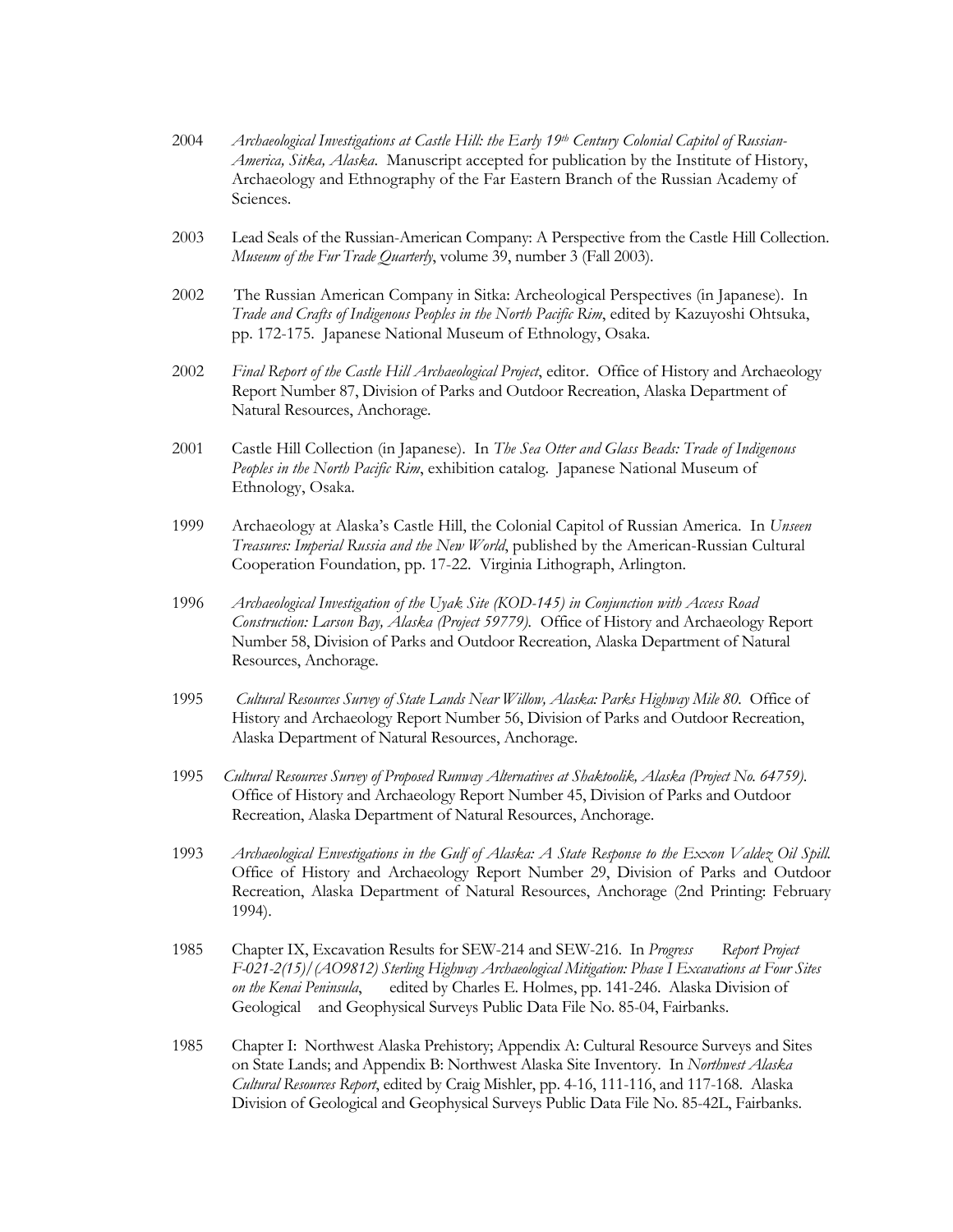- 1983 *Paleoethnobotany of the Late Woodland Mason Phase in the Upper Elk and Duck River Valleys, Tennessee*. Unpublished M.A. Thesis, Department of Anthropology, The University of Tennessee.
- McMahan, D, T. Dilliplane, A.V. Kharinsky, V.V. Tikhonov, J. Kinsman, and S. Thorsen
	- 2011 Russian-American Archaeological Excavations at Three Colonial Russian Sites in Sitka, Alaska, 2010. Proceedings of the conference *Russian Culture in Archaeological Research: Multidisciplinary Methods and Technologies*, Omsk State University and the Omsk Branch of the Institute of Archaeology and Ethnography, Russian Academy of Sciences, Omsk, Russia, February 2011.
- McMahan, J. David and Charles H. Faulkner
	- 1982 *Archaeological Testing of the Marshall Site*. Project conducted and reported in accordance with the Tennessee Department of Transportation Project No. 32010-1311-23. Department of Anthropology, The University of Tennessee, Knoxville.
- Dale, R. Joan and J. David McMahan
	- 2007 *Treatment of Human Remains from Alaska in Cultural Resource Management: A State Perspective*. In Cultural Resource Management in Alaska, edited by Diane K. Hanson. Special issue: Alaska Journal of Anthropology, Vol. 5(2):87-96. Alaska Anthropological Association, Anchorage, Alaska.
- Kharinsky, A.V., A.U. Isaev, I.V. Sterhova, A.M. Klementaev, J.D. McMahan, and T.L. Dilliplane 2008 The Historical Center of Irkutsk and its Potential for Archaeological Study (in Russian). In *Russian Cultural and Archaeological Expeditions,* edited by Larisa Tamarova. Olmsk, Russia. (ISBN 978-5-903328-15-4)

McMahan, J. David, John O. Jensen, Stephen Jewett, John Kelley, Sathy Naidu, Hans Van Tilburg, and Michael Burwell

- 2007 Submerged Cultural Resource Management on the Last Frontier: Reconnaissance, GIS Mapping, and Biotic/Geochemical Characterization of Threatened Shipwreck Sites in Southeast Alaska. In *Diving for Science 2007: Proceedings of the American Academy of Underwater Sciences, 26th Symposium,* Dauphin Island, AL.
- McMahan, J. David and R. Joan Dale
	- 1988-2010 Approximately 200 authored and co-authored reports (1-10 pages) have been produced for the Alaska Scientific Crime Detection Laboratory, the Alaska State Troopers, local law enforcement agencies, and the Office of the State Medical Examiner. Examples can be provided on request.
- McMahan, J. David and Michael W. Strunk
	- 2006 The Arms and Munitions of Russian America: A Perspective from the Castle Hill Site, Sitka, Alaska. In *Journal of the Architectural and Ethnographic Museum Talci*, Vol. 5: 46-57, Irkutsk.
- Vanderhoek, Richard, Randolph M. Tedor and J. David McMahan
- 2007 Cultural Materials Recovered from Ice Patches in the Denali Highway Region, Central Alaska, 2003-2005. *Alaska Journal of Anthropology*, Volume 5, No. 2.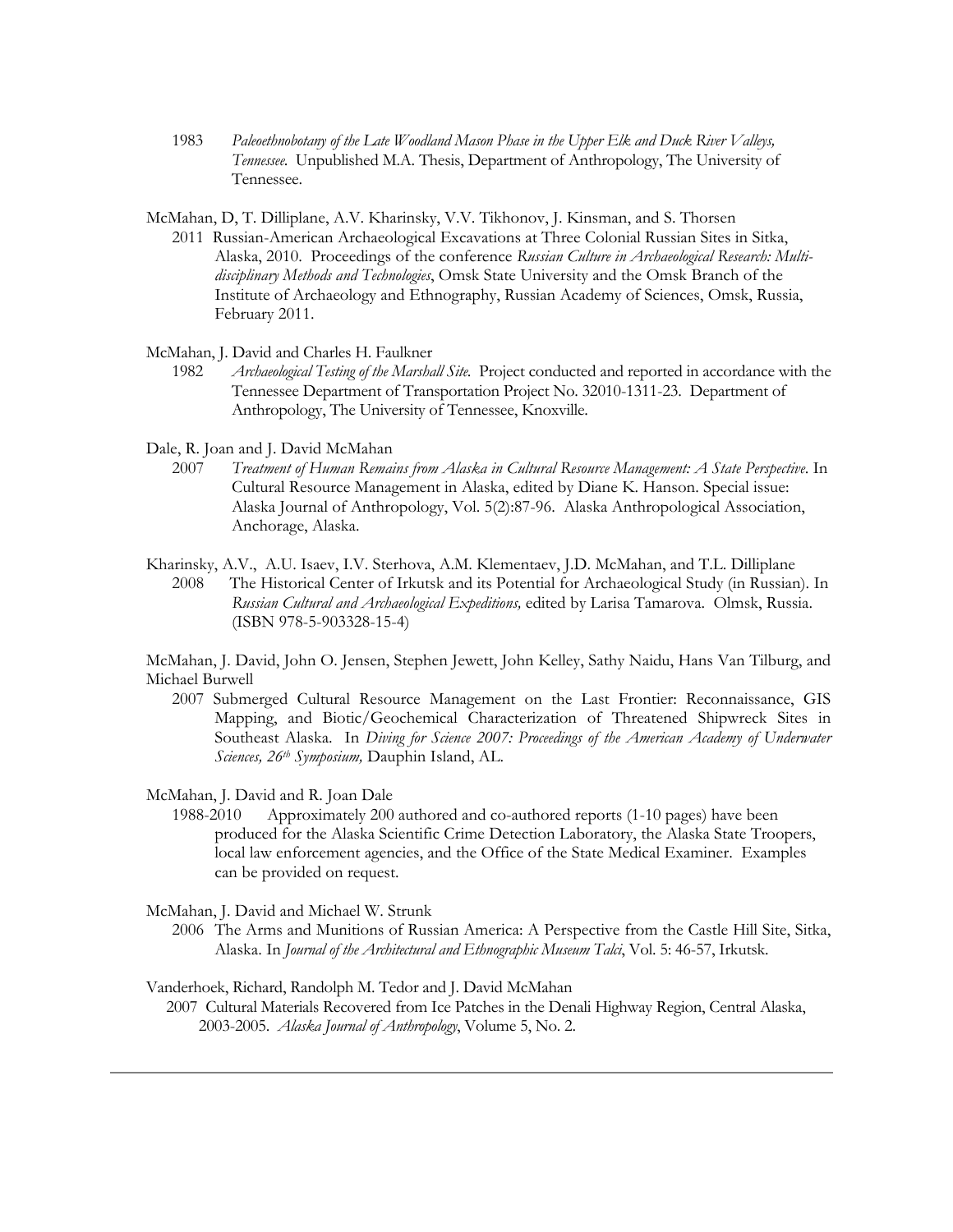#### **PUBLIC AND PROFESSIONAL PRESENTATIONS (SELECTIVE LIST)**

- 2014 Secrets of the Dead: Solving Mysteries with Forensic Anthropology. Alaska Prospector's Society (September 2014).
- 2014 Revealing the Secrets of the Dead through Forensic Anthropology. Coffee with a Scientist Series, Alaska Public Lands Information Center, Anchorage (August 2014).
- 2013 Exploring the Archaeology of Alaska's Russian Heritage. Andrew P. Kashevarof Memorial Lecture Series, Alaska State Museum, Juneau (March 2013).
- 2013 Minutiae: The Characterization of Organic Residues from Archaeological Sites. Guest lecturer for Archaeological Methods class, Purdue University (May 2013).
- 2013 Exploring the Archaeology of Alaska's Colonial Russian Heritage. Guest faculty lecturer, Anthropology Department, Purdue University.
- 2013 The Story of the NEVA: 200<sup>th</sup> Anniversary. Public lecture sponsored by the Sitka Historical Society (March 2013).
- 2013 Exploring Alaska's Maritime Heritage through Partnerships. Public lecture at Klondike Gold Rush National Historical Park, Skagway (April 2013).
- 2012 Exploring Alaska's Russian Heritage through International Collaborations: 2011 IASRA Activities. Alaska Anthropological Association Annual Meeting (March 2012).
- 2012 An Archaeological Reflection on New Arkangel's International Material Culture in the Early 19th Century. Alaska Historical Society Annual Meet
- 2012 An Overview of State Laws and Protocols Relating to the Discovery and Treatment of Human Remains in Alaska. Annual Meeting of Museums Alaska.
- 2012 Exploring Russian-American Trade through Comparison of Chemical XRF Signatures of Glass from Colonial Russian Sites in Alaska and the Tal'tsinka Factory in Central Siberia. PXRF Workshop, Museums Alaska and Alaska Historical Society Annual Meeting.
- 2012 Anthropology in Forensic Science. Coffee with a Scientist Series, Alaska Public Lands Information Center, Anchorage (June 2012).
- 2012 Alaska's Maritime Heritage. Coffee with a Scientist Series, Alaska Public Lands Information Center, Anchorage (July 2012).
- 2012 Alaska's Colonial Russian Settlements. Coffee with a Scientist Series, Alaska Public Lands Information Center, Anchorage (August 2012).
- 2012 Anthropology in Forensic Science. Guest Lecturer, Criminology, University of Alaska Anchorage (November 2012).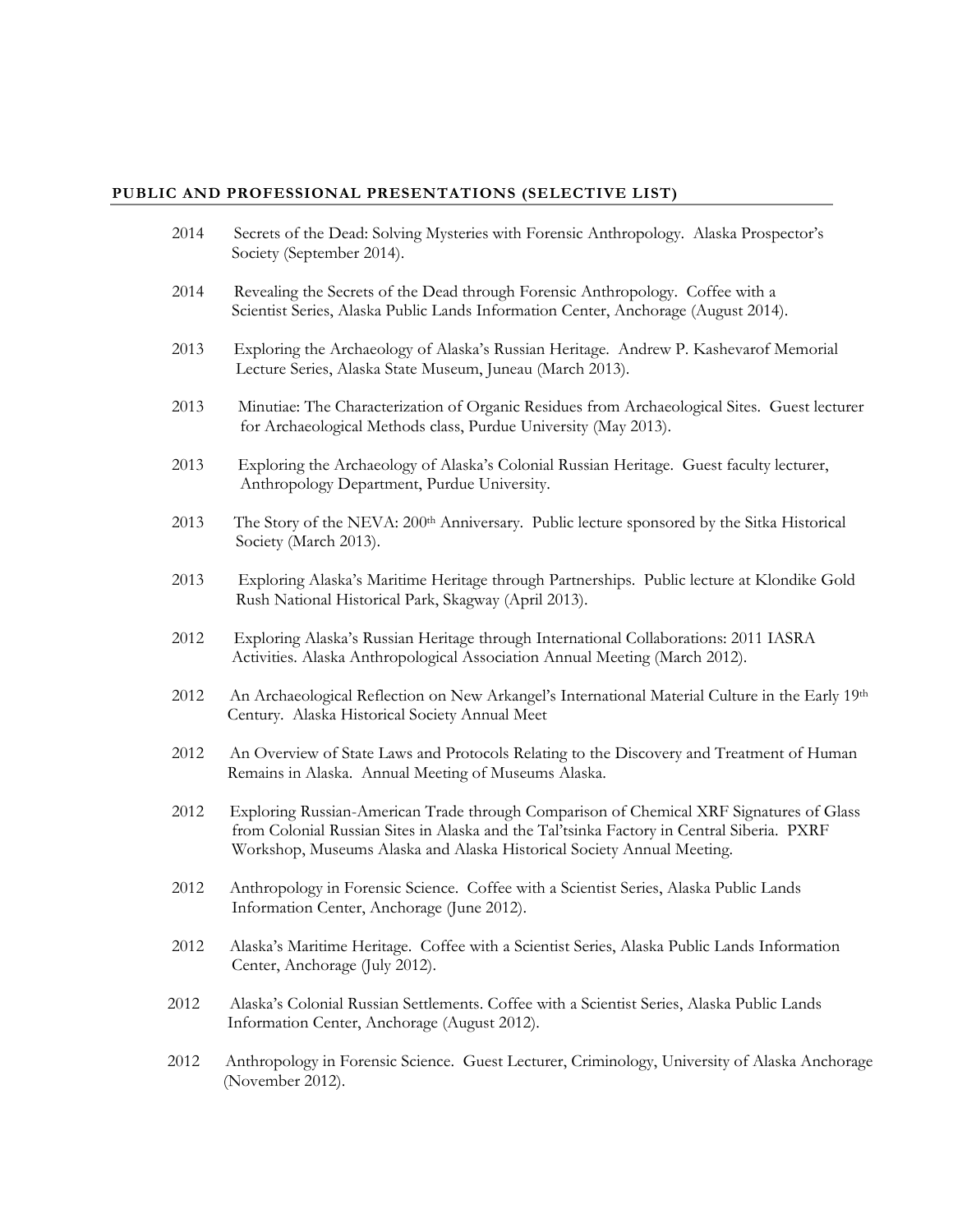- 2011 Exploring Alaska's Colonial Russian Heritage through International Collaborations: 2004- 2011. Public talk at the State Office Building, Anchorage. Repeated for the Alaska Prospector's Society in 2012. A shorter version was presented to the Alaska Historical Commission and Lt. Governor.
- 2011 Submerged Cultural Resource Management on the Last Frontier. Paper presented at the International Submerged Lands Conference, Girdwood, Alaska, May 11, 2011.
- 2011 CSI Meets Indiana Jones: How Archaeologists Help Solve Crimes. Public talk at the Pratt Museum, Homer, Alaska. Originally presented in 2009 as part of the BLM monthly Fireside Chat series in Anchorage. It was repeated for the Sisters of Crime, law enforcement, and the general public, at the Palmer Lion's Club.
- 2011 Seminars and Meetings in Ryazan, Kaluga, Vologda, Totma, and Moscow relating to the Study and Public Interpretation of Colonial Russian America. Presentation to the Board of Directors and guests of the Alaska International Education Foundation, Anchorage.
- 2011 Conservation Planning for the Effects of Climate Change on Alaska's Coastal Archaeological, Historical, and Cemetery Sites. Annual Meeting of the Association of Environmental and Engineering Geologists, Anchorage.
- 2010 Exploring China's Tea Road to Russian America through Investigations on the Mongolian-Russian Border. Society for Historical Archaeology, scheduled for Jacksonville, Florida, January 2010 (with Artur Kharinsky, Vladimir Tikhonov, Timothy Dilliplane, and Katherine Arndt.
- 2009 Exploring the Material Culture of Colonial Russian America through Recent Investigations in Central Siberia. 17th Arctic Conference, Institute of Arctic and Alpine Research, University of Colorado at Boulder, November 13 – 14, 2009 (with Vladimir Tikhonov, Artur Kharinsky, and Timothy Dilliplane).
- 2009 Exploring Russian-American Trade through Comparison of Chemical XRF Signatures of Glass from Colonial Russian Sites in Alaska and the Tal'tsinka Factory in Central Siberia. Claudia Brackett, J. David McMahan, and Julia Kleyman. Poster: Annual Meeting of the Alaska Anthropological Association, Juneau, March 2009.
- 2009 Understanding Russian America: a Perspective from the Motherland, Excavations at the Baranov Glassworks and the Russian-American Company Building, Irkutsk, Russia. J. David McMahan, Timothy L. Dilliplane, Artur V. Kharinsky, and Vladimir V. Tikhonov. Poster: Annual Meeting of the Alaska Anthropological Association, Juneau, March 2009.
- 2008 Exploring Underwater Heritage on the Last Frontier: Recent Partnerships and Projects in the State of Alaska." Keynote speaker: Underwater Archaeological Society of British Columbia, Bamfield, BC, April 5, 2008.
- 2008 Cultural Resource Management in Alaska: Programs of the Alaska Office of History and Archaeology, presentation for the Heritage Branch, Provincial Government of British Columbia, April 3, 2008.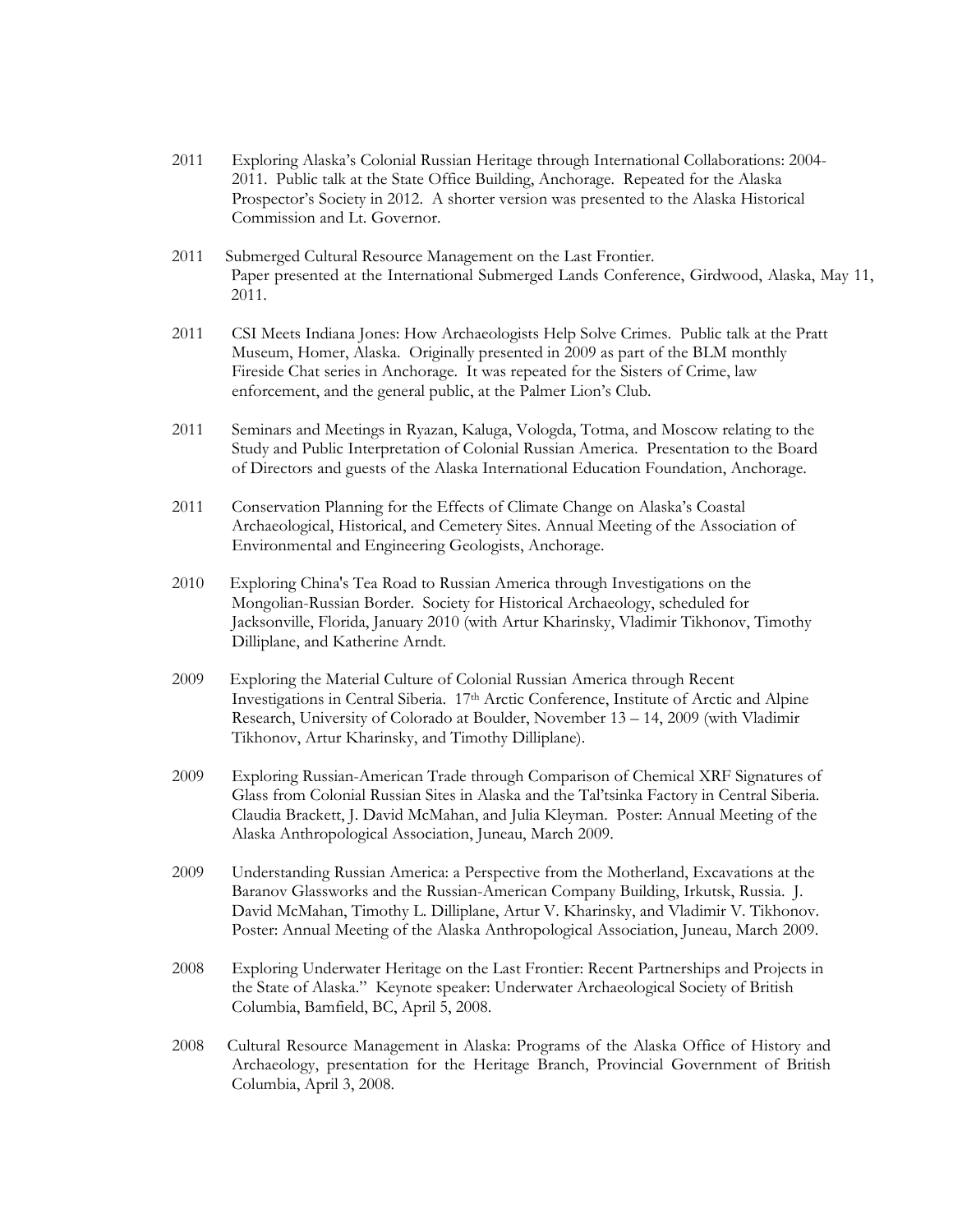- 2008 Russian Colonial Archaeology and Cultural Exchange in Alaska and Siberia: An Overview of Recent Collaborations (McMahan, Dilliplane, Kharinskiy, and Tikhonov). Paper and poster, Alaska Anthropological Association Annual Meeting, March 1, 2008, Anchorage.
- 2008 Underwater Archaeology and Maritime Heritage in the State of Alaska: An Update. Paper presented at the Alaska Anthropological Association Annual Meeting, March 1, 2008, Anchorage.
- 2008 Exploring Russian-American Trade through Comparison of chemical XRF Signatures of Glass from Colonial Russian Sites in Alaska and the *Tal'tsinka* Factory in Central Siberia. Paper and poster presented at "ART2008: 9th International Conference, Jerusalem, Israel and 37th International Conference on Archaeometry, Siena, Italy. (with Claudia Brackett and Julia Kleyman)
- 2007 Session Co-Chair: "The Last Frontier: Progress and Challenges of Underwater Archaeology in Alaska." Presenter: Underwater Archaeology and Maritime Heritage in the State of Alaska: An Update. Eighth Maritime Heritage Conference, San Diego, October 9- 12, 2007.
- 2007 Session Co-Chair: "Geography, History and Archaeology," 2007 Arctic Science Conference, American Association for the Advancement of Science, Anchorage, Alaska, September 24-26, 2007.
- 2007 Only in Alaska! Missing Person Vs. Cremains and How to Tell the Difference. Poster Session (with Kathy Day, Office of the Alaska State Medical Examiner), American Academy of Forensic Sciences, poster being prepared for the conference to be held in February 2007.
- 2007 An Overview of the Archaeology of Russian America: the Past, Present, and Future. Paper presented at the Third International Conference on Russian America. Irkutsk, Russia, August 8-12, 2007. Complete text at http://pribaikal.ru/projectitem/article/5007.html?cHash=38691b2297&print=1.
- 2007 The Archaeology of Russian America: Recent and Ongoing investigations. Paper presented at the conference: "Two Centuries of U.S. – Russia Relations," Moscow, Russia, November 8-10, 2007.
- 2007 The Archaeology of Russian Colonial Sites in the New World: Insights from Alaska and Central Siberia. Paper presented at the Society for Historical Archaeology annual conference, Williamsburg, Virginia, January 2007.
- 2006 Anthropology in Forensic Science. Lecture presented annually for the University of Alaska Anchorage class "Introduction to Forensic Science," taught by Jim Wolfe. Anchorage, October 2006.
- 2006 Alaska's Submerged Heritage: 2006 Investigations in Lynn Canal. Paper presented by John Jensen (University of Rhode Island) and Dave McMahan at the Alaska Historical Society Annual Meeting, Juneau, October 2006.
- 2006 An update on the Kad"yak Publication Project (under FY 2005 Beringia Grant), and Recent Activities of the Joint Siberian-Alaskan Research Group on Russian-America (under FY 2006 NSF Grant. Paper presented at the U.S. National Park Service Beringia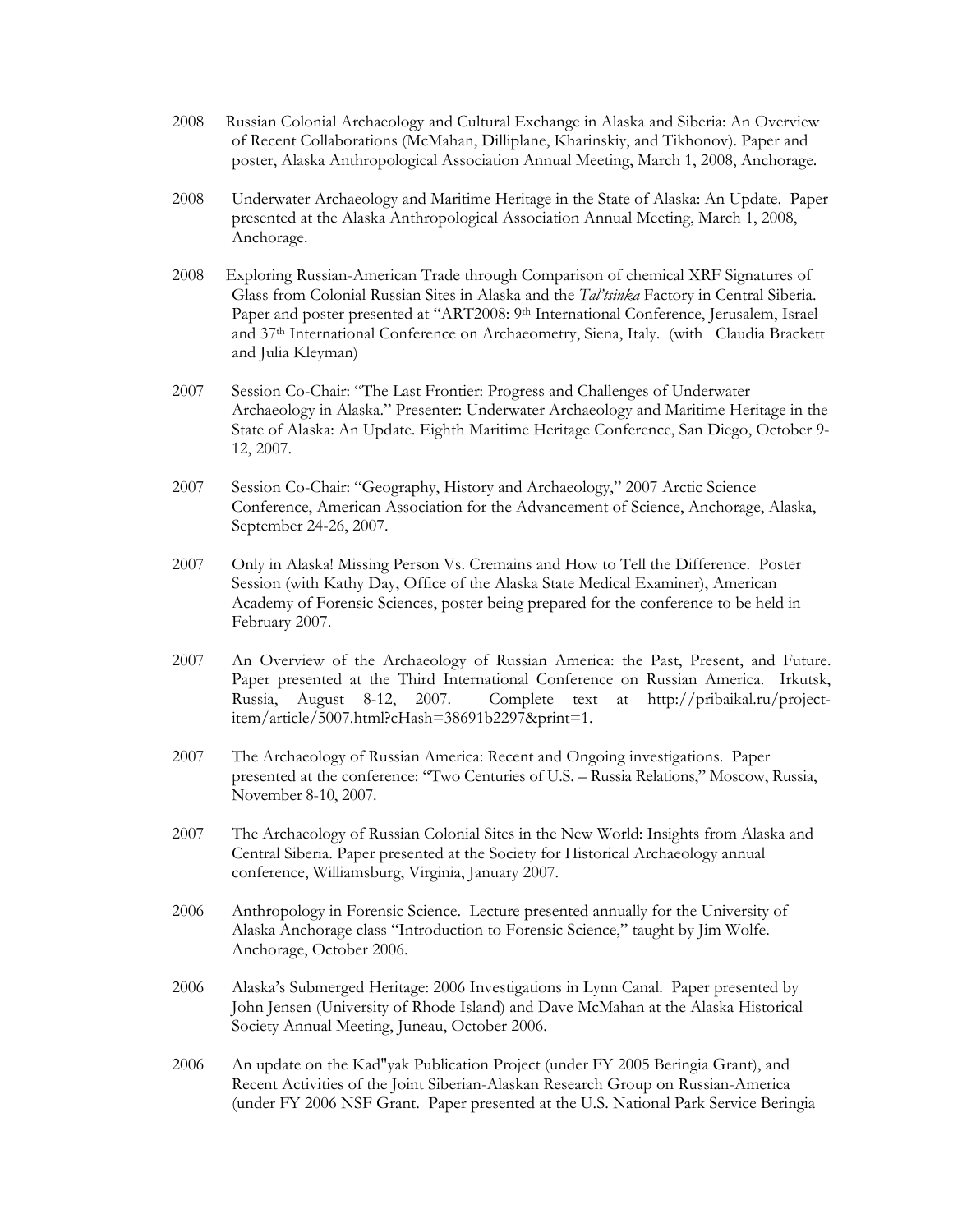Days Conference, Anchorage, September 2006.

- 2006 Minutiae: the Characterization of Microscopic Residues from Archaeological Sites. Lecture presented annually for the University of Alaska Anchorage class "Lab Methods in Archaeology," taught by Dr. Doug Veltre. Anchorage, November 2006.
- 2005 Case Studies in Forensic Anthropology: Examples from Alaska. Talk given to the Rotary Club, Anchorage, 2005.
- 2005 Joint Siberian-Alaskan Research Group on Russian America: Opportunities in the Irkutsk Region. Paper presented at the Alaska Anthropological Association Annual Meeting, Fairbanks, April 2005.
- 2005 Alaska's "Ship of Gold": Documentation of the Steamer *SS Portland.* Paper presented with John O. Jensen, Michael H. Burwell, and Karl Gurcke at the Alaska Anthropological Association Annual Meeting, Fairbanks, April 2005. [aired on PBS "History Detectives" in August 2004.
- 2001 Archaeology at Alaska's Castle Hill: Perspectives on Trade and Industry in Colonial Russian – America. Paper presented at the International Conference: Indigenous Trade and Art in the North Pacific Rim. Osaka, Japan, October 2001.
- 2000 Archaeology at Alaska's Castle Hill, the Colonial Capital of Russian America. Paper presented at the opening of the exhibition: Unseen Treasures and the New World: A Millennium Exhibition from the Russian State Historical Museum. Trenton, New Jersey, March 2000.
- 1999 Castle Hill Archaeological Project: Results of the 1998 Field Season. Alaska Anthropological Association Conference, April 1 1999, Fairbanks.
- 1999 Characterization of Hairs and Fibers from Castle Hill: Preliminary Results of Microscopic Examination. Alaska Anthropological Association Conference, April 1, 1999, Fairbanks.
- 1999 Archaeology of Russian-America: Insights from Castle Hill, Sitka, Alaska. Talk presented to the East Texas Archaeological Society, East Texas A & M University, February 1998. The same paper was delivered as part of the invited lecturer series at the University of Tennessee, Department of Anthropology.
- 1997 Early 19th Century Cobblers, Barbers, and Metalsmiths: Insights from the Archaeology of Castle Hill. Paper presented to the Alaska Historical Society, November 1997, Sitka. (Paper was repeated at the Alaska Anthropological Association in April 1998)
- 1997 Murder Most Foul: Alaskan Case Studies in Forensic Anthropology. Public lecture given (with R. Joan Dale) at the Anchorage Museum of History and Art, Archaeology Week Series, March 1997.
- 1995 Analysis of an Early Historic Russian Burial from the Aleutians: A Glimpse into the Past of the Unalaska Settlement. Paper and Poster prepared for the 1995 Alaska Anthropological Association Conference, April 1995, Anchorage.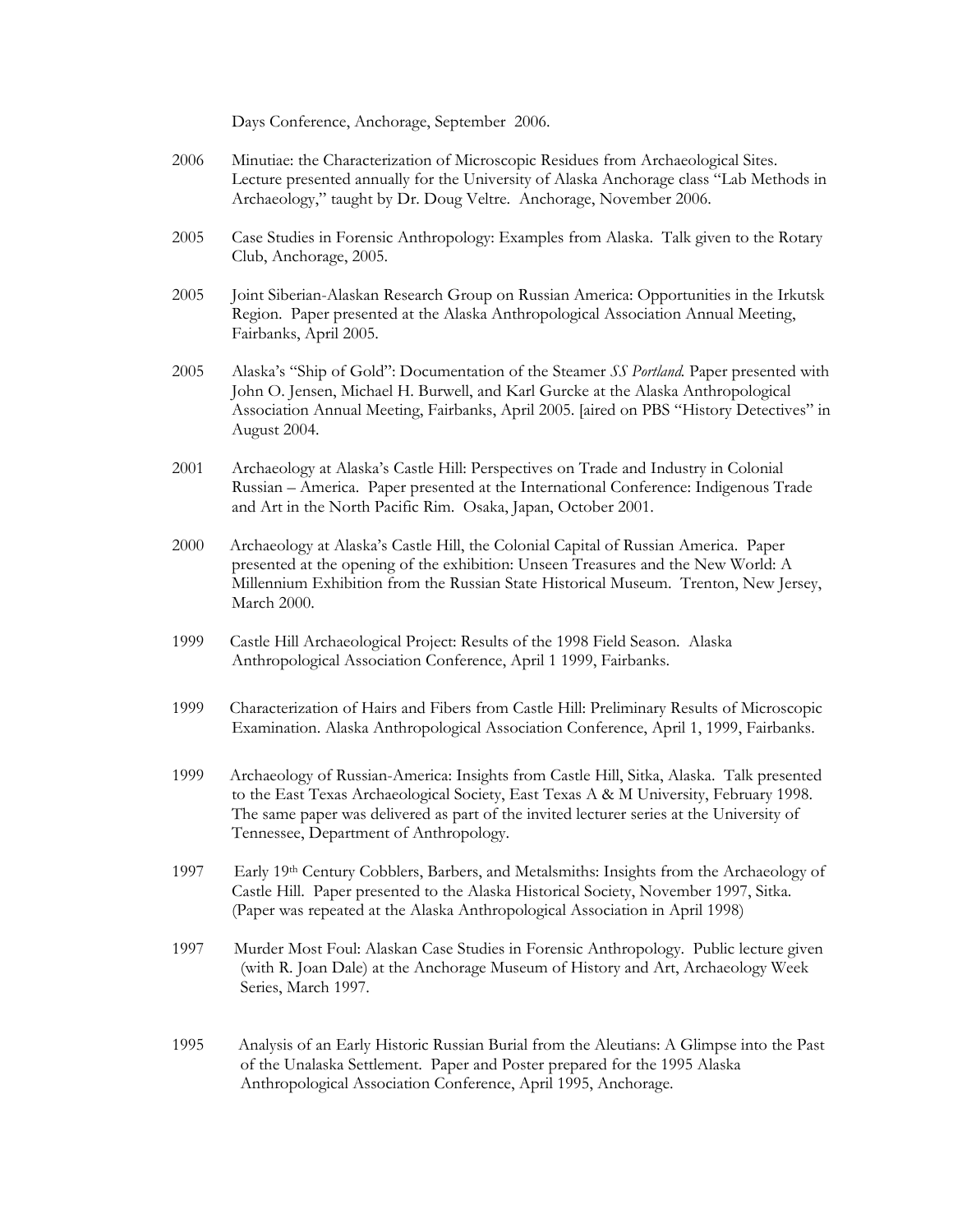| 1994 | OHA Investigations at the Chilkoot Lake State Recreation Site: An Adventure in Public<br>Archaeology. Paper presented at the 1994 Alaska Anthropological Association Conference,<br>March 30 - April 2, 1994, Juneau.                                                                             |
|------|---------------------------------------------------------------------------------------------------------------------------------------------------------------------------------------------------------------------------------------------------------------------------------------------------|
| 1993 | Analysis of Wooden Artifacts and Other Plant Materials from Three Gulf of Alaska Sites.<br>Paper presented at the 1993 Alaska Anthropological Association Conference, April 8-10,<br>1993, Anchorage.                                                                                             |
| 1993 | Progress Report on the Documentation of Archaeological and Historic Properties Along<br>the Copper River Railroad. Talk given to the Chitina Native Elders, 5/20/93.                                                                                                                              |
| 1993 | Archaeological Resources of the Gulf of Alaska and Prince William Sound Areas. Public<br>talk in Kodiak, Alaska, 8/22/93.                                                                                                                                                                         |
| 1992 | Human Skeletal Remains and Clandestine Graves: A Training Course for Criminal<br>Investigators (with R. Joan Dale). Series of lectures prepared for an 8 hour course taught<br>for the Alaska Department of Public Safety, Scientific Crime Detection Laboratory,<br>Anchorage.                   |
| 1992 | An Overview of Forensic Anthropology for the Law Enforcement Officer. Paper presented<br>(with R. Joan Dale) at the Alaska Peace Officers Association Crime Conference, April 14,<br>1992.                                                                                                        |
| 1990 | The Analysis of Human Skeletal Remains and Human Identification for the Law<br>Enforcement Officer. Lecture delivered to the Crime Scene Investigation and Physical<br>Evidence School, Alaska Scientific Crime Detection Laboratory, April 10, 1990. Lecture<br>repeated as new classes convene. |
| 1990 | Archaeological Approaches to the Investigation of Shallow Graves. Paper presented at the<br>30th Annual Alaska Peace Officers Association Crime Conference, May 15, 1990,<br>Anchorage.                                                                                                           |
| 1987 | Report of Archaeological and Historical Investigations at Nuka Island and the Adjacent<br>Kenai Peninsula, Gulf of Alaska. Paper presented in the Prince William Sound Symposium<br>at the 1987 Alaska Anthropological Association Conference, March 13 and 14, Anchorage.                        |
| 1986 | Ramifications of Macrobotanical Recovery and Analysis for Late Prehistoric Plant-Use on<br>the Kenai Peninsula. Paper presented at the 13th Annual Meeting of the Alaska<br>Anthropological Association, Fairbanks, Alaska.                                                                       |
| 1985 | Mortuary Remains at SEW-216: A Preliminary Report of Investigations. Paper presented at<br>the 12th Annual Meeting of the Alaska Anthropological Association, Anchorage, Alaska.                                                                                                                  |